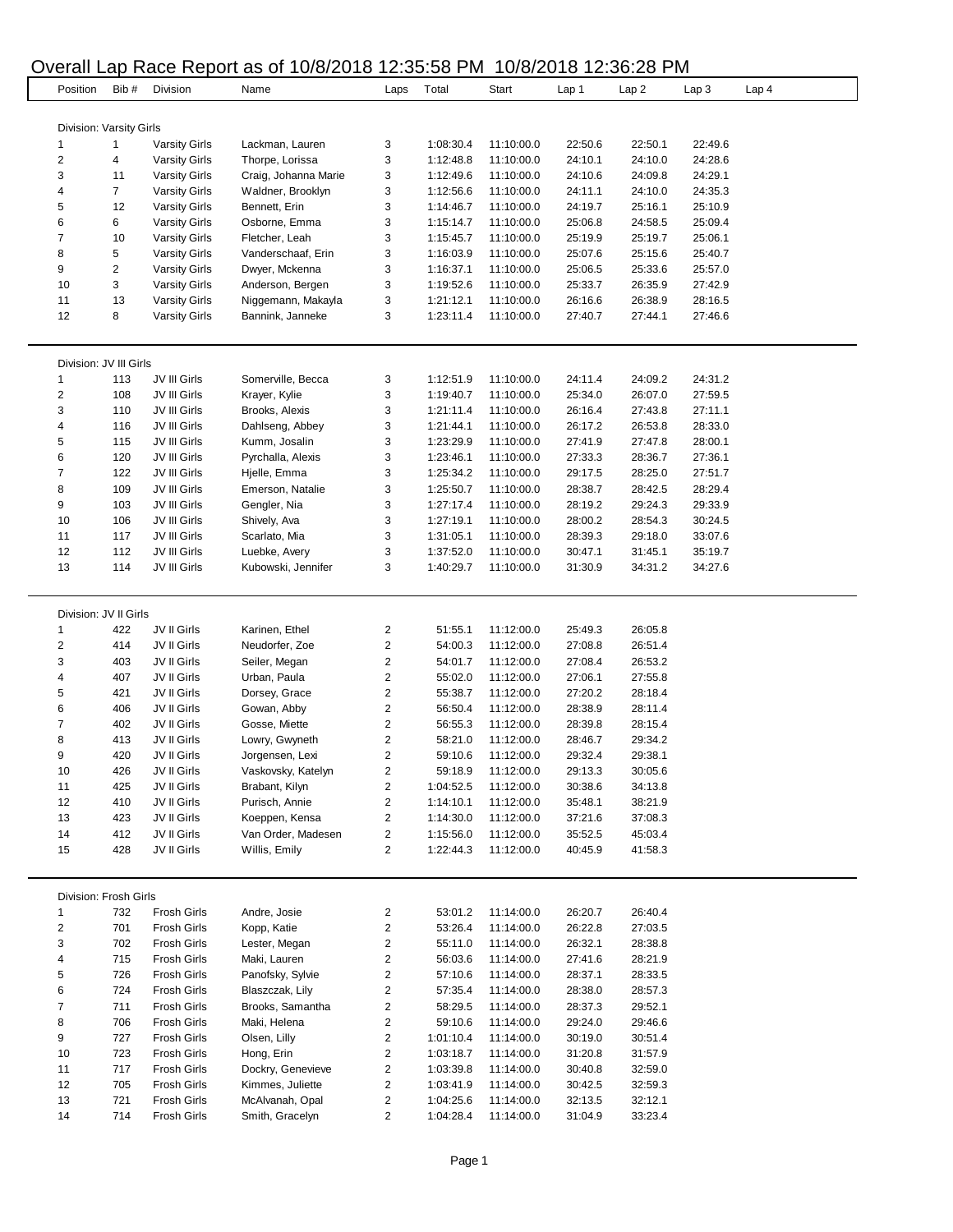#### Position Bib= Division Name Laps Total Start Lap 1 Lap 2 Lap 3 Lap 4 722 Frosh Girls Speckeen, Greta 2 1:05:40.9 11:14:00.0 32:35.6 33:05.2 734 Frosh Girls Taggett, Mia 2 1:06:37.2 11:14:00.0 33:21.1 33:16.0 719 Frosh Girls Wood, Anna 2 1:08:34.9 11:14:00.0 33:14.0 35:20.9 712 Frosh Girls Shepherd, Jasmine 2 1:09:17.3 11:14:00.0 35:22.9 33:54.4 718 Frosh Girls Moylan, Maggie 2 1:10:55.7 11:14:00.0 34:45.7 36:10.0 Division: Varsity Boys 72 Varsity Boys Mock, Daxton 4 1:21:43.0 13:45:00.0 20:44.8 20:40.4 20:38.0 19:39.6 62 Varsity Boys Nelson, Pavel 4 1:22:07.2 13:45:00.0 20:45.5 20:40.1 20:39.1 20:02.4 55 Varsity Boys Lemorande, Aidan 4 1:23:54.8 13:45:00.0 20:45.1 20:39.6 21:03.4 21:26.6 58 Varsity Boys Johnson, Elijah 4 1:25:59.7 13:45:00.0 20:46.3 20:39.4 21:48.8 22:45.1 69 Varsity Boys Keyes, Eli 4 1:26:27.6 13:45:00.0 20:52.0 21:31.5 22:01.5 22:02.5 61 Varsity Boys Vandeursen, Chase 4 1:26:27.6 13:45:00.0 21:06.5 21:40.6 21:37.2 22:03.1 67 Varsity Boys Bailey, Max 4 1:26:27.9 13:45:00.0 21:03.7 21:43.7 21:37.2 22:03.1 63 Varsity Boys Leary, Phoenix 4 1:27:48.9 13:45:00.0 21:42.9 21:48.8 21:59.5 22:17.6 64 Varsity Boys Maki, Adam 4 1:28:09.0 13:45:00.0 21:43.3 21:53.5 22:15.4 22:16.7 65 Varsity Boys Rodriguez Gould, Clayton 4 1:28:10.7 13:45:00.0 21:43.9 21:53.5 22:14.6 22:18.6 54 Varsity Boys Berry, Malachi 4 1:28:11.2 13:45:00.0 21:43.7 21:54.9 22:14.1 22:18.3 66 Varsity Boys Flory, Bridger 4 1:28:12.3 13:45:00.0 21:48.6 21:49.4 22:13.7 22:20.5 50 Varsity Boys Dobrient, Byrne 4 1:30:52.9 13:45:00.0 21:45.5 21:51.6 23:08.8 24:06.9 71 Varsity Boys Niemi, Nick 4 1:31:23.0 13:45:00.0 21:48.1 22:46.3 23:35.6 23:12.9 53 Varsity Boys Poss, Roman 4 1:31:23.1 13:45:00.0 22:06.5 23:01.3 23:01.3 23:13.9 57 Varsity Boys Schmitt, Hunter 4 1:31:24.9 13:45:00.0 22:07.4 23:00.8 23:01.4 23:15.1 56 Varsity Boys Petersen, Seth 4 1:33:13.3 13:45:00.0 23:19.9 22:55.1 23:07.1 23:51.1 59 Varsity Boys Giles-Pufahl, Nolan 4 1:33:14.4 13:45:00.0 22:58.0 23:16.5 23:14.7 23:45.0 68 Varsity Boys Slaymaker, Arlen 4 2:00:15.9 13:45:00.0 21:45.2 21:48.5 36:42.0 40:00.0 51 Varsity Boys Gregory, Evan 2 47:25.3 13:45:00.0 21:52.3 25:32.9 Division: D1 JV III Boys 222 D1 JV III Boys Bodor, Kopp�ny 3 1:05:06.5 13:47:00.0 22:01.3 21:21.3 21:43.7 228 D1 JV III Boys Caron, Joshua 3 1:05:06.6 13:47:00.0 22:01.1 21:21.3 21:44.1 236 D1 JV III Boys Hagen, Cole 3 1:05:08.3 13:47:00.0 22:00.6 21:21.4 21:46.3 218 D1 JV III Boys De Vogel, Charlie 3 1:08:30.0 13:47:00.0 22:12.4 22:33.3 23:44.2 234 D1 JV III Boys Bannink, Zane 3 1:10:37.5 13:47:00.0 22:17.3 23:30.5 24:49.6 211 D1 JV III Boys Tobin, Jack 3 1:11:11.9 13:47:00.0 23:54.9 23:52.2 23:24.8 219 D1 JV III Boys Keyes, Isak 3 1:11:54.3 13:47:00.0 23:14.4 24:06.5 24:33.3 227 D1 JV III Boys Roltgen, Owen 3 1:11:54.7 13:47:00.0 23:18.7 24:20.8 24:15.1 233 D1 JV III Boys Tweedie, Ian 3 1:12:31.9 13:47:00.0 24:14.9 24:01.0 24:15.8 214 D1 JV III Boys Hall, Hoyt 3 1:13:12.2 13:47:00.0 23:54.4 25:23.2 23:54.5 212 D1 JV III Boys Lawyer, Ben 3 1:14:13.0 13:47:00.0 24:40.7 24:57.7 24:34.5 220 D1 JV III Boys Hietpas, Jack 3 1:14:13.8 13:47:00.0 25:04.8 24:33.0 24:35.9 225 D1 JV III Boys Wisner, Frederick 3 1:15:24.7 13:47:00.0 24:47.7 25:57.7 24:39.2 235 D1 JV III Boys Shanks, Cole 3 1:16:03.7 13:47:00.0 24:35.1 25:03.1 26:25.4 224 D1 JV III Boys McEllistrem, Marcus 3 1:16:13.7 13:47:00.0 25:05.4 24:53.7 26:14.5 223 D1 JV III Boys Frank-Loron, Bergen 3 1:19:01.6 13:47:00.0 25:46.9 26:48.2 26:26.4 215 D1 JV III Boys Schwartz, Jared 3 1:19:07.4 13:47:00.0 25:51.1 26:00.5 27:15.7 226 D1 JV III Boys Koprowski, Nick 3 1:19:16.0 13:47:00.0 25:45.3 27:39.0 25:51.6 242 D1 JV III Boys Novak, Sam 3 1:19:20.3 13:47:00.0 26:58.2 26:22.0 26:00.0 203 D1 JV III Boys Boge, Caden 3 1:19:20.3 13:47:00.0 26:59.1 26:22.0 25:59.1 205 D1 JV III Boys Boge, Tanner 3 1:19:20.4 13:47:00.0 27:00.1 26:19.9 26:00.3 204 D1 JV III Boys Perry, Josh 3 1:19:20.5 13:47:00.0 26:59.6 26:20.9 25:59.9 216 D1 JV III Boys Harris, Jack 3 1:19:38.1 13:47:00.0 26:05.3 27:12.3 26:20.4 202 D1 JV III Boys Lewellin, Ethan 3 1:20:14.2 13:47:00.0 25:49.4 26:01.9 28:22.8 208 D1 JV III Boys Brozyna, Jake 3 1:20:16.5 13:47:00.0 25:31.0 26:42.0 28:03.3 213 D1 JV III Boys Baur, Ben 3 1:22:04.1 13:47:00.0 27:35.6 28:07.4 26:20.9 232 D1 JV III Boys Solari, Jaden 3 1:22:44.8 13:47:00.0 27:02.5 27:23.9 28:18.2 230 D1 JV III Boys Pi, Marcos 3 1:23:39.2 13:47:00.0 27:03.0 27:29.3 29:06.8 209 D1 JV III Boys Dorr, Max 3 1:26:49.0 13:47:00.0 26:49.2 27:46.4 32:13.3 239 D1 JV III Boys Iggulden, Trevor 3 1:29:15.8 13:47:00.0 28:44.5 29:31.0 31:00.2 200 D1 JV III Boys Smith, Aidan 3 1:33:44.2 13:47:00.0 28:00.2 29:44.6 35:59.2 217 D1 JV III Boys Smith, Shane 3 1:34:10.1 13:47:00.0 30:34.3 31:21.2 32:14.5 201 D1 JV III Boys Nelson, Logan 2 59:33.6 13:47:00.0 29:54.4 29:39.2

#### Overall Lap Race Report as of 10/8/2018 12:35:58 PM 10/8/2018 12:36:28 PM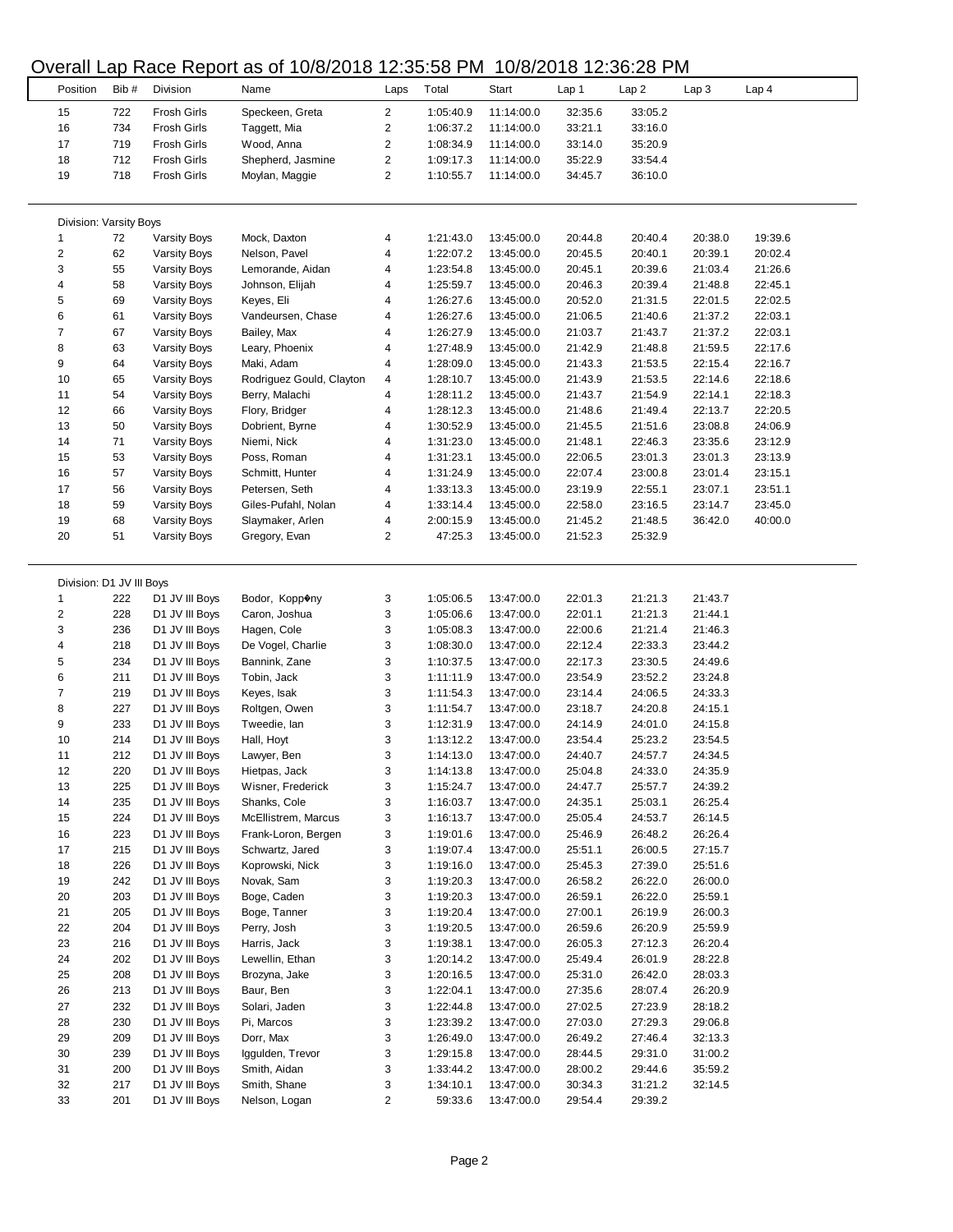## Overall Lap Race Report as of 10/8/2018 12:35:58 PM 10/8/2018 12:36:29 PM

L  $\overline{a}$ 

 $\overline{a}$ 

|                          |      |                            | Overali Lap Race Report as 01 T0/6/2010 12.33.36 PM T0/6/2010 12.36.29 PM |                         |           |            |         |         |         |                  |
|--------------------------|------|----------------------------|---------------------------------------------------------------------------|-------------------------|-----------|------------|---------|---------|---------|------------------|
| Position                 | Bib# | Division                   | Name                                                                      | Laps                    | Total     | Start      | Lap 1   | Lap 2   | Lap 3   | Lap <sub>4</sub> |
|                          |      |                            |                                                                           |                         |           |            |         |         |         |                  |
|                          |      |                            |                                                                           |                         |           |            |         |         |         |                  |
| Division: D2 JV III Boys |      |                            |                                                                           |                         |           |            |         |         |         |                  |
| 1                        | 364  | D2 JV III Boys             | Komp, Ethan                                                               | 3                       | 1:05:39.8 | 13:54:00.0 | 21:44.4 | 21:49.2 | 22:06.1 |                  |
| $\boldsymbol{2}$         | 303  | D <sub>2</sub> JV III Boys | Berry, Isaiah                                                             | 3                       | 1:05:43.5 | 13:54:00.0 | 21:50.7 | 22:06.5 | 21:46.2 |                  |
| 3                        | 315  | D <sub>2</sub> JV III Boys | Gargulak, Bennett                                                         | 3                       | 1:06:10.2 | 13:54:00.0 | 21:51.6 | 22:06.0 | 22:12.5 |                  |
| 4                        | 328  | D <sub>2</sub> JV III Boys | Hindman, Louis                                                            | 3                       | 1:07:56.0 | 13:54:00.0 | 21:55.9 | 23:00.0 | 23:00.0 |                  |
| 5                        | 363  | D <sub>2</sub> JV III Boys | Frank, William                                                            | 3                       | 1:08:04.7 | 13:54:00.0 | 22:09.0 | 23:05.4 | 22:50.2 |                  |
| 6                        | 310  | D2 JV III Boys             | Pearson, Drexler                                                          | 3                       | 1:08:05.9 | 13:54:00.0 | 22:31.6 | 23:06.9 | 22:27.3 |                  |
| 7                        | 311  | D <sub>2</sub> JV III Boys | Keating, Zack                                                             | 3                       | 1:08:10.2 | 13:54:00.0 | 22:52.7 | 22:46.8 | 22:30.6 |                  |
| 8                        | 339  | D <sub>2</sub> JV III Boys | Urban, Kevin                                                              | 3                       | 1:08:29.8 | 13:54:00.0 | 22:15.5 | 23:01.6 | 23:12.6 |                  |
| 9                        | 313  | D2 JV III Boys             | Hale, Edward                                                              | 3                       | 1:08:31.9 | 13:54:00.0 | 22:53.7 | 22:46.3 | 22:51.8 |                  |
| 10                       | 333  | D <sub>2</sub> JV III Boys | Hutchens, Emory                                                           | 3                       | 1:10:49.2 | 13:54:00.0 | 23:07.8 | 23:48.1 | 23:53.1 |                  |
| 11                       | 309  | D <sub>2</sub> JV III Boys | Moore, Kaleb                                                              | 3                       | 1:10:54.8 | 13:54:00.0 | 23:44.6 | 24:17.2 | 22:52.9 |                  |
| 12                       | 320  | D <sub>2</sub> JV III Boys | Janssen, Ethan                                                            | 3                       | 1:10:56.7 | 13:54:00.0 | 23:52.5 | 24:08.9 | 22:55.2 |                  |
| 13                       | 319  | D <sub>2</sub> JV III Boys | Thorpe, Porter                                                            | 3                       | 1:11:17.5 | 13:54:00.0 | 23:25.8 | 24:17.4 | 23:34.1 |                  |
| 14                       | 340  | D <sub>2</sub> JV III Boys | Holm, Caden                                                               | 3                       | 1:11:43.1 | 13:54:00.0 | 23:23.5 | 24:02.6 | 24:17.0 |                  |
| 15                       | 342  | D <sub>2</sub> JV III Boys | Kasianowicz, Carter                                                       | 3                       | 1:12:17.7 | 13:55:00.0 | 23:44.1 | 23:49.4 | 24:44.2 |                  |
| 16                       | 358  | D <sub>2</sub> JV III Boys | Wright, Ethan                                                             | 3                       | 1:13:13.8 | 13:55:00.0 | 24:54.7 | 24:14.4 | 24:04.6 |                  |
| 17                       | 330  | D <sub>2</sub> JV III Boys | Panofsky, Martin                                                          | 3                       | 1:13:27.6 | 13:55:00.0 | 23:45.5 | 24:13.7 | 25:28.3 |                  |
| 18                       | 325  | D <sub>2</sub> JV III Boys | Degenhardt, Kaden                                                         | 3                       | 1:13:36.0 | 13:54:00.0 | 24:25.8 | 24:23.6 | 24:46.5 |                  |
| 19                       | 317  | D2 JV III Boys             | Johnson, Tanner                                                           | 3                       | 1:13:59.1 | 13:54:00.0 | 23:59.3 | 24:02.1 | 25:57.6 |                  |
| 20                       | 332  | D <sub>2</sub> JV III Boys | Raasch, Zigmund                                                           | 3                       | 1:14:03.6 | 13:55:00.0 | 23:50.1 | 24:59.4 | 25:13.9 |                  |
| 21                       | 301  | D <sub>2</sub> JV III Boys | Cramer, Ethan                                                             | 3                       | 1:14:16.0 | 13:54:00.0 | 24:09.8 | 25:01.1 | 25:05.0 |                  |
| 22                       | 337  | D <sub>2</sub> JV III Boys | Breeden, Nino                                                             | 3                       | 1:14:23.6 | 13:54:00.0 | 24:34.6 | 24:19.7 | 25:29.2 |                  |
| 23                       | 307  | D <sub>2</sub> JV III Boys | Schwiesow, Henry                                                          | 3                       | 1:14:58.2 | 13:55:00.0 | 24:55.2 | 24:59.3 | 25:03.6 |                  |
| 24                       | 316  | D <sub>2</sub> JV III Boys | Kinnamon, Alex                                                            | 3                       | 1:15:09.5 | 13:55:00.0 | 24:54.3 | 24:32.2 | 25:42.9 |                  |
| 25                       | 329  | D2 JV III Boys             | Clement, Wyatt                                                            | 3                       | 1:15:29.6 | 13:54:00.0 | 24:34.0 | 24:52.1 | 26:03.5 |                  |
| 26                       | 304  | D <sub>2</sub> JV III Boys | Moore, Christian                                                          | 3                       | 1:15:50.6 | 13:54:00.0 | 23:56.2 | 24:46.4 | 27:08.0 |                  |
| 27                       | 314  | D <sub>2</sub> JV III Boys | Zigler, Nolan                                                             | 3                       | 1:15:54.2 | 13:54:00.0 | 24:45.7 | 25:13.1 | 25:55.4 |                  |
| 28                       | 335  | D <sub>2</sub> JV III Boys | Andersen, Matt                                                            | 3                       | 1:16:57.9 | 13:55:00.0 | 24:54.4 | 25:53.2 | 26:10.2 |                  |
| 29                       | 360  | D <sub>2</sub> JV III Boys | Zondlak, Jacob                                                            | 3                       | 1:16:59.6 | 13:54:00.0 | 24:35.0 | 26:33.2 | 25:51.3 |                  |
| 30                       | 327  | D <sub>2</sub> JV III Boys | Rainer, Rider                                                             | 3                       | 1:17:09.5 | 13:55:00.0 | 24:53.9 | 26:00.4 | 26:15.1 |                  |
| 31                       | 326  | D <sub>2</sub> JV III Boys | Molitor, Kody                                                             | 3                       | 1:17:26.7 | 13:54:00.0 | 25:50.6 | 26:00.8 | 25:35.2 |                  |
| 32                       | 331  | D <sub>2</sub> JV III Boys | Waldner, Dylan                                                            | 3                       | 1:17:46.9 | 13:54:00.0 | 25:55.3 | 25:51.2 | 26:00.3 |                  |
| 33                       | 347  | D <sub>2</sub> JV III Boys | Van Straten, Theo                                                         | 3                       | 1:19:04.6 | 13:54:00.0 | 26:14.6 | 26:28.3 | 26:21.6 |                  |
| 34                       | 348  | D <sub>2</sub> JV III Boys | Nimmer, Cayden                                                            | 3                       | 1:19:10.6 | 13:54:00.0 | 26:18.3 | 26:26.0 | 26:26.2 |                  |
| 35                       | 300  | D <sub>2</sub> JV III Boys | Leland, Andrew                                                            | 3                       | 1:21:16.1 | 13:54:00.0 | 26:50.4 | 27:47.8 | 26:37.8 |                  |
| 36                       | 306  | D <sub>2</sub> JV III Boys | Carew, Ryan                                                               | 3                       | 1:23:15.9 | 13:55:00.0 | 27:44.7 | 27:32.7 | 27:58.4 |                  |
| 37                       | 312  |                            | Kelm, Nick                                                                | 3                       | 1:25:15.3 |            | 27:21.7 | 27:53.3 | 30:00.3 |                  |
|                          |      | D <sub>2</sub> JV III Boys |                                                                           | 3                       |           | 13:55:00.0 | 27:45.4 |         |         |                  |
| 38                       | 351  | D <sub>2</sub> JV III Boys | Nathaniel, Joshua                                                         |                         | 1:27:07.6 | 13:55:00.0 |         | 28:52.6 | 30:29.6 |                  |
| 39                       | 318  | D <sub>2</sub> JV III Boys | Carlson, Sam                                                              | 3                       | 1:27:20.8 | 13:55:00.0 | 27:30.0 | 29:20.9 | 30:29.7 |                  |
| 40                       | 305  | D2 JV III Boys             | Averkamp, Jake                                                            | 3                       | 1:28:35.5 | 13:55:00.0 | 28:34.9 | 28:32.0 | 31:28.5 |                  |
| 41                       | 356  | D2 JV III Boys             | Watson, Reid                                                              | 3                       | 1:31:21.2 | 13:55:00.0 | 30:14.0 | 30:19.2 | 30:47.9 |                  |
| 42                       | 334  | D2 JV III Boys             | Gowan, Reid                                                               | 3                       | 1:31:28.0 | 13:55:00.0 | 27:49.1 | 29:18.5 | 34:20.3 |                  |
| 43                       | 322  | D2 JV III Boys             | Stamp, Cooper                                                             | 3                       | 1:32:05.0 | 13:55:00.0 | 30:27.0 | 30:21.1 | 31:16.9 |                  |
| 44                       | 302  | D <sub>2</sub> JV III Boys | Redding, Connor                                                           | 3                       | 1:40:20.3 | 13:55:00.0 | 31:44.4 | 32:58.6 | 35:37.2 |                  |
| 45                       | 353  | D2 JV III Boys             | Zubke, Gunner                                                             | 3                       | 1:50:16.8 | 13:55:00.0 | 32:05.5 | 38:11.3 | 40:00.0 |                  |
|                          |      |                            |                                                                           |                         |           |            |         |         |         |                  |
|                          |      |                            |                                                                           |                         |           |            |         |         |         |                  |
| Division: D1 JV II Boys  |      |                            |                                                                           |                         |           |            |         |         |         |                  |
| $\mathbf{1}$             | 512  | D1 JV II Boys              | Johannes, Paul                                                            | 2                       | 45:16.5   | 12:30:00.0 | 22:17.4 | 22:59.1 |         |                  |
| 2                        | 510  | D1 JV II Boys              | Benson, Ean                                                               | 2                       | 47:54.2   | 12:30:00.0 | 23:06.3 | 24:47.8 |         |                  |
| 3                        | 506  | D1 JV II Boys              | Litton, David                                                             | 2                       | 48:23.3   | 12:30:00.0 | 24:12.5 | 24:10.7 |         |                  |
| 4                        | 534  | D1 JV II Boys              | Ruzicka, Mark                                                             | 2                       | 48:24.2   | 12:30:00.0 | 24:12.1 | 24:12.0 |         |                  |
| 5                        | 536  | D1 JV II Boys              | Willkom, Ben                                                              | 2                       | 48:24.6   | 12:30:00.0 | 24:22.0 | 24:02.5 |         |                  |
| 6                        | 535  | D1 JV II Boys              | Larson, Cade                                                              | 2                       | 48:24.7   | 12:30:00.0 | 24:14.0 | 24:10.7 |         |                  |
| $\overline{7}$           | 517  | D1 JV II Boys              | McEllistrem, Michael                                                      | $\mathbf 2$             | 49:00.1   | 12:30:00.0 | 24:40.5 | 24:19.5 |         |                  |
| 8                        | 500  | D1 JV II Boys              | Saylor, Quentin                                                           | 2                       | 49:00.3   | 12:30:00.0 | 24:40.0 | 24:20.2 |         |                  |
| 9                        | 539  | D1 JV II Boys              | Wiese, Hugh                                                               | 2                       | 49:42.2   | 12:30:00.0 | 24:21.4 | 25:20.7 |         |                  |
| 10                       | 501  | D1 JV II Boys              | Tompkins, Clinton                                                         | 2                       | 50:05.2   | 12:30:00.0 | 24:59.6 | 25:05.5 |         |                  |
| 11                       | 518  | D1 JV II Boys              | Frank, Garrett                                                            | 2                       | 50:05.5   | 12:30:00.0 | 24:57.2 | 25:08.2 |         |                  |
| 12                       | 502  | D1 JV II Boys              | Gustafson, Mason                                                          | 2                       | 50:09.1   | 12:30:00.0 | 25:00.0 | 25:09.0 |         |                  |
| 13                       | 540  | D1 JV II Boys              | Hanson, Miles                                                             | $\overline{\mathbf{c}}$ | 51:14.1   | 12:30:00.0 | 24:53.4 | 26:20.7 |         |                  |
| 14                       | 508  | D1 JV II Boys              | Gephardt, Adrian                                                          | 2                       | 53:39.1   | 12:30:00.0 | 26:11.7 | 27:27.4 |         |                  |
| 15                       | 519  | D1 JV II Boys              | Hoheisel, Lucas                                                           | $\overline{\mathbf{c}}$ | 54:11.2   | 12:30:00.0 | 26:35.0 | 27:36.1 |         |                  |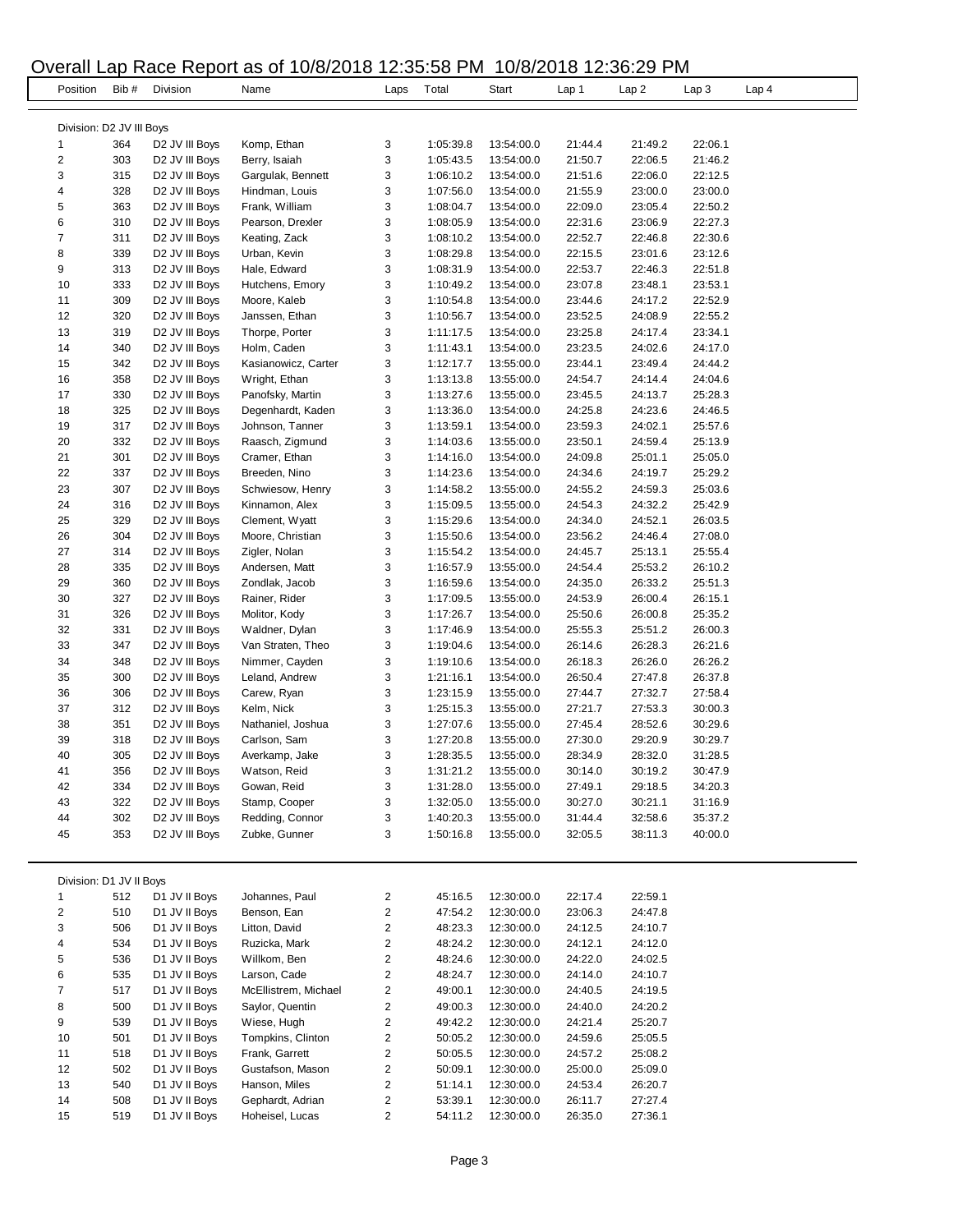### Overall Lap Race Report as of 10/8/2018 12:35:58 PM 10/8/2018 12:36:29 PM

|                         |       |                           | voiai Lap Raoc Roport as or Tololzo To Tz.00.00 T M |                         |           |            | 1919 - 200. <b>12.</b> 10. 1919 - 191 |         |                  |       |  |
|-------------------------|-------|---------------------------|-----------------------------------------------------|-------------------------|-----------|------------|---------------------------------------|---------|------------------|-------|--|
| Position                | Bib # | Division                  | Name                                                | Laps                    | Total     | Start      | Lap 1                                 | Lap2    | Lap <sub>3</sub> | Lap 4 |  |
|                         |       |                           |                                                     |                         |           |            |                                       |         |                  |       |  |
| 16                      | 541   | D1 JV II Boys             | Rimrodt, Reece                                      | $\overline{2}$          | 54:14.6   | 12:30:00.0 | 26:43.1                               | 27:31.4 |                  |       |  |
| 17                      | 514   | D1 JV II Boys             | Horsfall, Jacob                                     | 2                       | 54:42.4   | 12:30:00.0 | 27:11.0                               | 27:31.3 |                  |       |  |
| 18                      | 531   | D1 JV II Boys             | Conroy, Aidan                                       | 2                       | 56:15.0   | 12:30:00.0 | 27:22.6                               | 28:52.4 |                  |       |  |
| 19                      | 505   | D1 JV II Boys             | Loduha, Louis                                       | $\overline{\mathbf{c}}$ | 56:19.3   | 12:30:00.0 | 28:10.5                               | 28:08.8 |                  |       |  |
| 20                      | 504   | D1 JV II Boys             | Smith, Brody                                        | 2                       | 57:11.1   | 12:30:00.0 | 28:13.6                               | 28:57.5 |                  |       |  |
| 21                      | 546   | D1 JV II Boys             | Cera, Aidan                                         | 2                       | 57:13.2   | 12:30:00.0 | 28:25.2                               | 28:47.9 |                  |       |  |
| 22                      | 503   | D1 JV II Boys             | Wiltsey, Dakota                                     | 2                       | 58:04.1   | 12:30:00.0 | 28:37.6                               | 29:26.4 |                  |       |  |
| 23                      | 513   | D1 JV II Boys             | Owens, Ryan                                         | 2                       | 58:36.9   | 12:30:00.0 | 28:40.7                               | 29:56.2 |                  |       |  |
| 24                      | 509   | D1 JV II Boys             | Strasman, Nathan                                    | 2                       | 59:06.6   | 12:30:00.0 | 30:09.7                               | 28:56.9 |                  |       |  |
| 25                      | 533   | D1 JV II Boys             | Powers, Devin                                       | 2                       | 59:52.9   | 12:30:00.0 | 29:21.5                               | 30:31.3 |                  |       |  |
| 26                      | 530   | D1 JV II Boys             | Kempf, Vann                                         | 2                       | 1:00:04.7 | 12:30:00.0 | 29:04.3                               | 31:00.4 |                  |       |  |
| 27                      | 529   | D1 JV II Boys             | Schoephoester, Noah                                 | 2                       | 1:01:39.3 | 12:30:00.0 | 29:42.3                               | 31:57.0 |                  |       |  |
| 28                      | 521   | D1 JV II Boys             | Mathe, Emmett                                       | 2                       | 1:01:48.7 | 12:30:00.0 | 31:12.4                               | 30:36.3 |                  |       |  |
| 29                      | 528   | D1 JV II Boys             | Atwood, Blair                                       | 2                       | 1:01:53.2 | 12:30:00.0 | 30:28.3                               | 31:24.9 |                  |       |  |
| 30                      | 520   | D1 JV II Boys             | Freedman, Eli                                       | 2                       | 1:10:59.0 | 12:30:00.0 | 35:29.1                               | 35:29.8 |                  |       |  |
|                         |       |                           |                                                     |                         |           |            |                                       |         |                  |       |  |
|                         |       |                           |                                                     |                         |           |            |                                       |         |                  |       |  |
| Division: D2 JV II Boys |       |                           |                                                     |                         |           |            |                                       |         |                  |       |  |
| 1                       | 644   | D2 JV II Boys             | Gosse, Alexander                                    | 2                       | 45:10.6   | 12:37:00.0 | 22:30.1                               | 22:40.4 |                  |       |  |
| $\overline{2}$          | 648   |                           | Raasch, Auguste                                     | 2                       | 46:37.3   |            | 23:26.0                               | 23:11.2 |                  |       |  |
|                         |       | D <sub>2</sub> JV II Boys |                                                     |                         |           | 12:37:00.0 |                                       |         |                  |       |  |
| 3                       | 631   | D <sub>2</sub> JV II Boys | Stokes, Scout                                       | 2                       | 46:59.1   | 12:37:00.0 | 23:45.3                               | 23:13.7 |                  |       |  |
| 4                       | 650   | D <sub>2</sub> JV II Boys | Haas, Eric                                          | 2                       | 47:11.1   | 12:37:00.0 | 23:37.0                               | 23:34.1 |                  |       |  |
| 5                       | 632   | D <sub>2</sub> JV II Boys | Mosher, Matthew                                     | 2                       | 47:12.5   | 12:37:00.0 | 23:38.7                               | 23:33.7 |                  |       |  |
| 6                       | 651   | D <sub>2</sub> JV II Boys | Jones, Jonathan                                     | 2                       | 48:01.5   | 12:37:00.0 | 23:53.8                               | 24:07.7 |                  |       |  |
| $\boldsymbol{7}$        | 639   | D <sub>2</sub> JV II Boys | Heinemann, Jonathon                                 | $\overline{\mathbf{c}}$ | 48:32.5   | 12:37:00.0 | 24:24.9                               | 24:07.6 |                  |       |  |
| 8                       | 618   | D2 JV II Boys             | Nest, Austin                                        | 2                       | 48:34.0   | 12:37:00.0 | 24:24.7                               | 24:09.2 |                  |       |  |
| 9                       | 637   | D <sub>2</sub> JV II Boys | Olson, Jamison                                      | 2                       | 49:06.0   | 12:37:00.0 | 24:40.3                               | 24:25.7 |                  |       |  |
| 10                      | 643   | D <sub>2</sub> JV II Boys | Schmitt, Skyler                                     | 2                       | 49:26.0   | 12:37:00.0 | 24:28.1                               | 24:57.9 |                  |       |  |
| 11                      | 641   | D <sub>2</sub> JV II Boys | Savas, Noah                                         | 2                       | 49:41.9   | 12:37:00.0 | 24:40.9                               | 25:00.9 |                  |       |  |
| 12                      | 611   | D <sub>2</sub> JV II Boys | Blaszczak, Eric                                     | $\overline{\mathbf{c}}$ | 49:52.1   | 12:37:00.0 | 24:41.5                               | 25:10.5 |                  |       |  |
| 13                      | 649   | D <sub>2</sub> JV II Boys | Karlovich, Chris                                    | 2                       | 50:15.6   | 12:37:00.0 | 24:56.3                               | 25:19.2 |                  |       |  |
| 14                      | 653   | D <sub>2</sub> JV II Boys | Hodkiewicz, Sean                                    | 2                       | 50:22.4   | 12:37:00.0 | 25:10.4                               | 25:11.9 |                  |       |  |
|                         |       |                           |                                                     |                         |           |            |                                       |         |                  |       |  |
| 15                      | 672   | D <sub>2</sub> JV II Boys | Giorgianni, Joseph                                  | 2                       | 50:50.1   | 12:38:00.0 | 25:14.3                               | 25:35.7 |                  |       |  |
| 16                      | 612   | D <sub>2</sub> JV II Boys | Prange, Mitchell                                    | $\overline{\mathbf{c}}$ | 50:51.7   | 12:38:00.0 | 25:15.0                               | 25:36.7 |                  |       |  |
| 17                      | 616   | D <sub>2</sub> JV II Boys | Skaalen, Nick                                       | 2                       | 51:45.9   | 12:37:00.0 | 25:29.8                               | 26:16.0 |                  |       |  |
| 18                      | 645   | D <sub>2</sub> JV II Boys | Klaas, Kai                                          | 2                       | 52:05.1   | 12:37:00.0 | 25:37.0                               | 26:28.0 |                  |       |  |
| 19                      | 629   | D <sub>2</sub> JV II Boys | Urgel De La Torre, Carlos                           | 2                       | 52:15.5   | 12:37:00.0 | 25:55.3                               | 26:20.2 |                  |       |  |
| 20                      | 646   | D <sub>2</sub> JV II Boys | Ibeling, Sam                                        | 2                       | 53:02.4   | 12:37:00.0 | 25:41.7                               | 27:20.6 |                  |       |  |
| 21                      | 635   | D <sub>2</sub> JV II Boys | Romzek, Dylan                                       | $\overline{\mathbf{c}}$ | 54:39.3   | 12:37:00.0 | 27:43.3                               | 26:55.9 |                  |       |  |
| 22                      | 634   | D <sub>2</sub> JV II Boys | Lisowe, Carson                                      | 2                       | 55:27.8   | 12:38:00.0 | 27:20.6                               | 28:07.1 |                  |       |  |
| 23                      | 617   | D <sub>2</sub> JV II Boys | Spaeth, Christian                                   | 2                       | 55:28.2   | 12:38:00.0 | 27:21.3                               | 28:06.9 |                  |       |  |
| 24                      | 668   | D <sub>2</sub> JV II Boys | Schultz, Tanner                                     | 2                       | 56:26.1   | 12:37:00.0 | 28:17.9                               | 28:08.2 |                  |       |  |
| 25                      | 633   | D <sub>2</sub> JV II Boys | Mullen, Riley                                       | 2                       | 56:58.1   | 12:37:00.0 | 26:30.2                               | 30:27.8 |                  |       |  |
| 26                      | 676   | D <sub>2</sub> JV II Boys | Olander, Jacob                                      | 2                       | 58:19.5   | 12:38:00.0 | 29:12.9                               | 29:06.6 |                  |       |  |
| 27                      | 623   | D2 JV II Boys             | Smith, Zander                                       | 2                       | 1:00:02.4 | 12:37:00.0 | 29:05.7                               | 30:56.6 |                  |       |  |
|                         |       |                           |                                                     |                         |           |            |                                       |         |                  |       |  |
| 28                      | 656   | D <sub>2</sub> JV II Boys | Clark, Michael                                      | 2                       | 1:00:33.7 | 12:38:00.0 | 29:38.2                               | 30:55.4 |                  |       |  |
| 29                      | 670   | D2 JV II Boys             | Fritz, Mack                                         | 2                       | 1:01:33.0 | 12:38:00.0 | 30:54.6                               | 30:38.4 |                  |       |  |
| 30                      | 607   | D <sub>2</sub> JV II Boys | Perisic, Kaja                                       | $\overline{\mathbf{c}}$ | 1:02:34.8 | 12:38:00.0 | 30:31.8                               | 32:02.9 |                  |       |  |
| 31                      | 603   | D <sub>2</sub> JV II Boys | Mahan, David                                        | 2                       | 1:04:55.6 | 12:37:00.0 | 31:48.1                               | 33:07.5 |                  |       |  |
| 32                      | 675   | D2 JV II Boys             | Almeyda, Jensenne                                   | 2                       | 1:06:20.6 | 12:38:00.0 | 33:05.8                               | 33:14.8 |                  |       |  |
| 33                      | 652   | D2 JV II Boys             | Settersten, Samuel                                  | 2                       | 1:07:50.9 | 12:37:00.0 | 33:12.0                               | 34:38.9 |                  |       |  |
| 34                      | 662   | D2 JV II Boys             | Snyder, Frank                                       | 2                       | 1:08:18.9 | 12:37:00.0 | 33:24.5                               | 34:54.4 |                  |       |  |
| 35                      | 610   | D2 JV II Boys             | Johnson, Odin                                       | 2                       | 1:08:23.0 | 12:38:00.0 | 34:01.9                               | 34:21.1 |                  |       |  |
| 36                      | 665   | D2 JV II Boys             | Wilkerson, Jaydyn                                   | 2                       | 1:14:45.4 | 12:38:00.0 | 37:02.5                               | 37:42.9 |                  |       |  |
| 37                      | 663   | D <sub>2</sub> JV II Boys | Wick, Elijah Noah                                   | 2                       | 1:17:45.1 | 12:38:00.0 | 37:05.8                               | 40:39.2 |                  |       |  |
|                         |       |                           |                                                     |                         |           |            |                                       |         |                  |       |  |
|                         |       |                           |                                                     |                         |           |            |                                       |         |                  |       |  |
| Division: D1 Frosh Boys |       |                           |                                                     |                         |           |            |                                       |         |                  |       |  |
| 1                       | 844   | D1 Frosh Boys             | Bucciarelli, Nicholas                               | 2                       | 48:29.7   | 10:00:00.0 | 24:34.3                               | 23:55.4 |                  |       |  |
| 2                       | 835   | D1 Frosh Boys             | Sizer, Thomas                                       | 2                       | 48:29.9   | 10:00:00.0 | 24:33.7                               | 23:56.1 |                  |       |  |
| 3                       | 848   | D1 Frosh Boys             | Kotz, Ellison                                       | 2                       | 48:44.2   | 10:00:00.0 | 24:34.4                               | 24:09.8 |                  |       |  |
| 4                       | 840   | D1 Frosh Boys             | Davies, Raife                                       | 2                       | 49:42.6   | 10:00:00.0 | 25:01.3                               | 24:41.3 |                  |       |  |
| 5                       | 834   | D1 Frosh Boys             | Shanks, Jake                                        | 2                       | 50:15.6   | 10:00:00.0 | 25:12.1                               | 25:03.5 |                  |       |  |
|                         |       | D1 Frosh Boys             | Johnson, Isaac                                      |                         |           |            |                                       |         |                  |       |  |
| 6                       | 845   |                           |                                                     | $\overline{\mathbf{c}}$ | 51:44.1   | 10:00:00.0 | 25:34.9                               | 26:09.1 |                  |       |  |
| $\overline{7}$          | 827   | D1 Frosh Boys             | Griswold, Kyle                                      | $\overline{\mathbf{c}}$ | 52:17.1   | 10:00:00.0 | 26:20.7                               | 25:56.3 |                  |       |  |